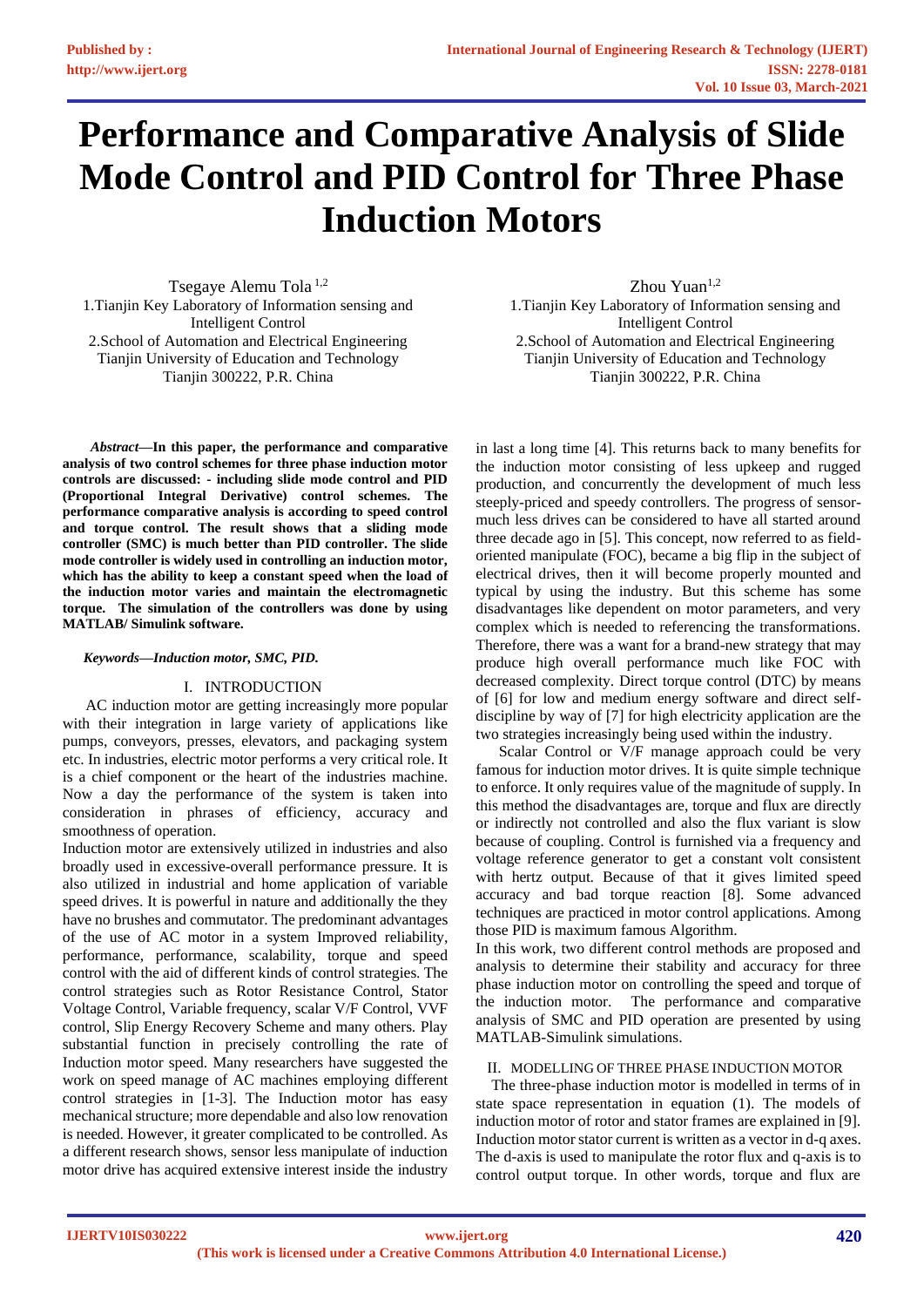independently manipulated. Fig.1 demonstrates the d-q axes and the explanation of voltage and current in the axis [10]. Fig. 2 shows the d-q axis circuit.

Figure 1. d-q axes in the stator



Figure 2. d-q axis circuit

State space is represented by

$$
\dot{x} = Ax + Bu
$$
  
\n
$$
y = Cx
$$
 (1)

Where:

There:

\n
$$
y = Cx
$$
\nhere:

\n
$$
A = \frac{1}{K} \begin{bmatrix}\nR_{x}L_{r} & W_{x}L_{x}L_{r} - W_{r}L_{m}^{2} & -R_{r}L_{m} & 0 \\
W_{r}L_{m}^{2} - W_{r}L_{x}L_{r} & R_{x}L_{r} & 0 & -R_{r}L_{m} \\
-R_{s}L_{m} & 0 & R_{r}L_{s} & W_{r}L_{x}L_{r} - W_{x}L_{m}^{2} \\
0 & -R_{s}L_{m} & W_{s}L_{m}^{2} - W_{r}L_{s}L_{r} & R_{r}L_{s}\n\end{bmatrix}
$$
\n
$$
B = \frac{1}{K} \begin{bmatrix}\nLr & 0 & -Lm & 0 \\
0 & Lr & 0 & -Lm \\
-Lm & 0 & Ls & 0 \\
0 & -Lm & 0 & Ls\n\end{bmatrix}
$$

The electromagnetic torque is in proportion to the current of the stator in the q frame of the induction motor:

$$
T_e = K_T i_{qs} \tag{2}
$$

Where:  $V = \frac{3}{3}$  $V_T = \frac{3}{2} \frac{I}{2} \frac{L_m}{L_r} \psi_{dr}$  $K_T = \frac{3}{2} \frac{P}{2} \frac{L_m}{L_r} \psi_a$ 

The mechanical part of the induction motor can be explained as:

$$
T_e = JW_m + BW_m + T_L \tag{3}
$$

By using equation(2into3): 
$$
bi_{qs} = f + w_m + aw_m
$$
  
\n
$$
a = \frac{B}{J}; b = \frac{K_r}{J}; f = \frac{T_L}{J}
$$
\n
$$
e(t) = \dot{W}_m(t) - W_m(t) \tag{4}
$$

Where; *X* and *u as below*



| $\psi ds \& \psi qs$ : d-axis and q-axis         |  |  |  |  |
|--------------------------------------------------|--|--|--|--|
| stator flux                                      |  |  |  |  |
| $\psi dr \& \psi qr$ : d-axis and q-axis rotor   |  |  |  |  |
| flux                                             |  |  |  |  |
| <i>ids &amp;igs</i> : d-axis and q-axis stator   |  |  |  |  |
| current                                          |  |  |  |  |
| <i>idr &amp; iqs</i> : d-axis and q-axis rotor   |  |  |  |  |
| current                                          |  |  |  |  |
| <i>V ds &amp;V qs</i> : d-axis and q-axis stator |  |  |  |  |
| voltage                                          |  |  |  |  |

# III. SPACE VECTOR

# PULSE WIDTH MODULATION (SVPWM)

For AC source drive, application of sinusoidal voltage sources (SVS) is no longer used [11]. They are replaced by the usage of six power transistors like IGBTs that act as on/off switches to the rectified DC bus voltage. The basic and wellused inverter is two-level inverter, which is the most popular power circuit topology of a three-phase voltage source inverter, supplying star-connected three-phase load for the induction motor. Fig. 3 and Fig. 4 illustrate the configuration and different on/off states (shown in Fig. 5) of the inverters.



Figure 4. Eight switching states of VSI.

**IJERTV10IS030222**

#### **(This work is licensed under a Creative Commons Attribution 4.0 International License.) <www.ijert.org>**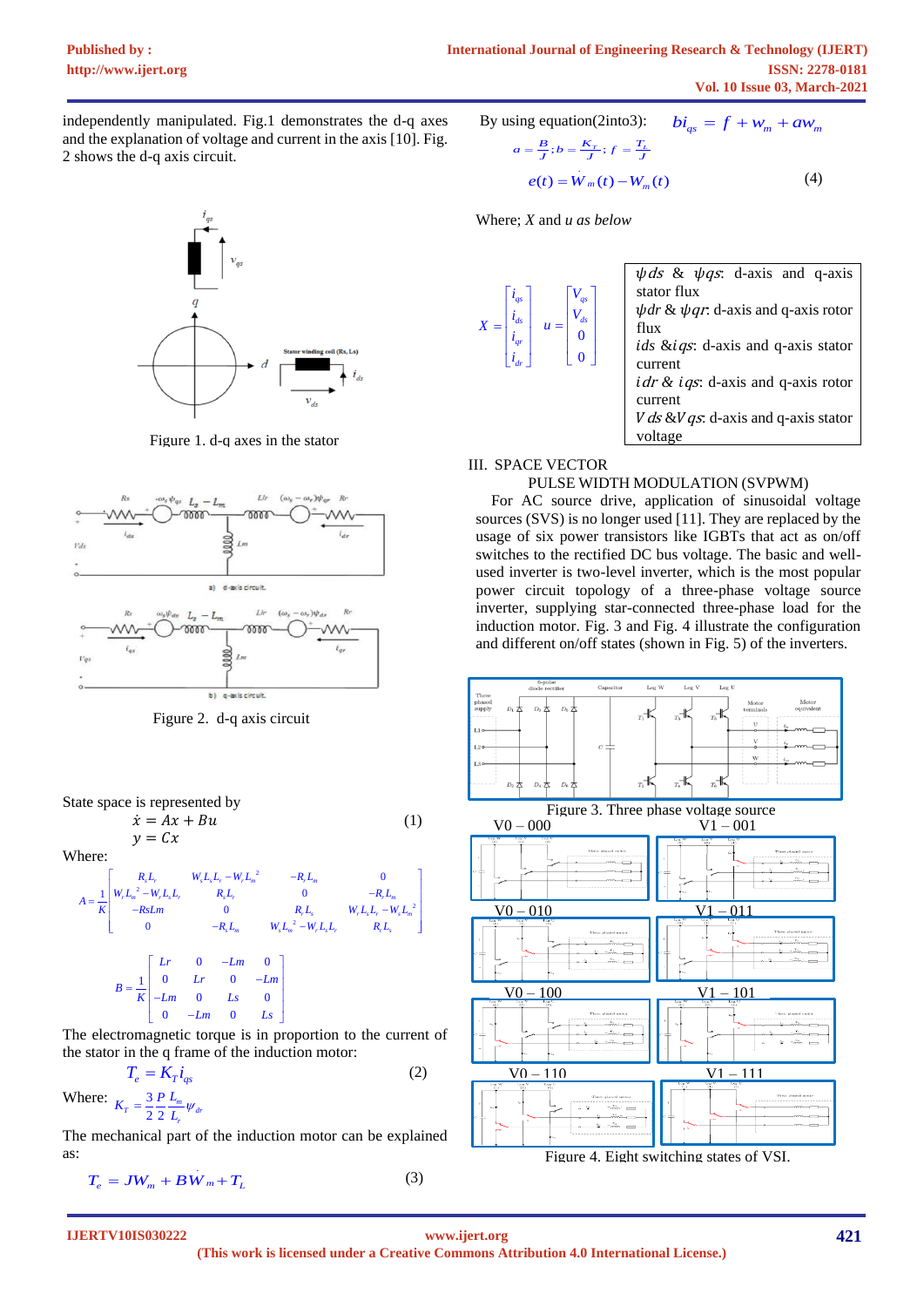

IV. CONTROL METHODS

 Controlling induction motor is very important in industrial and engineering applications, which aims to reduce operating costs, smooth and stabilize the output by using effective control strategies. In this section, two different controllers are explained and the corresponding control systems are modeled in Simulink. Fig. 6 shows the block diagram of the control system. The detailed control methods are discussed as below.



Figure 6. Model of the control system for induction motor

#### **1. SMC based on direct torque control**

A SMC uses a nonlinear control schem that have a power to control the systems to slide along a defined surface to robustly stabilize, it alters the system dynamics to adapt to these behaviors.

The block diagram and model of the induction motor using torque and speed controller are illustrated in Fig. 7 and Fig. 8, respectively. In these figures, the value of the electromagnetic torque and actual speed generated by the induction motor were designed to be compared to the desired value to generate an error signal, and the error was controlled by the SMC.

In PID control, there are problems such as the induction motor speed, in a particular time, varying command inside the presence of controller imprecision, unstable of speed as well as load torque ripples disturbances. In sliding mode control, the system is well-controlled in this manner that the tracking blunders(error) and its value of exchange constantly flows in the direction of a sliding surface. The sliding surface is defined as in the state space representation by way of the equation:  $S(e, \dot{e}, t) = 0$  (5)

$$
S(e, e, t) = 0 \quad (3)
$$
  

$$
S(t) = e(t) - \int_{0}^{t} (K - a)e(\tau)d(\tau) = 0
$$
 (6)

Where the sliding variable *S* is,  $S = \dot{e} + \lambda e \& e = \dot{w}_{ref} - w_r$ 

 $\lambda$  is the positive constant which depend on bandwidth of the models. The command for q-axis stator voltage charging the torque. It explains as: -.

$$
\dot{V}_{qs} = -K \operatorname{sgn}(s)
$$
  
u(t) = bi<sub>qs</sub> - aW<sub>m</sub>(t) - f(t) + W<sub>m</sub>(t) (7)



Figure 7. Full structure of slide mode controller



**2. PID controller Based on Direct Torque control** Figure 8. Simulink of SMC controller Model

A PID controller, shown in Fig. 9, is one of the classical controllers, which is well-known for its smooth implementation and performance in non-complex structures. The steady state error can be reduced by using the proportional controller (P). But the proportional controller will not eradicate the error. Therefore, the integral controller can be used to minimize the error close to zero value and increase the stability of the system. But, the disadvantage of using the integral controller is that it will effectively increase the response time. To expect the future behavior of the error signal, the derivative control can be used to correct actions basing on the rate of change in the error signal. Thus, it minimizes the error, increasing the stability, and improving the transient response of the system [12].



Figure 9. Internal of PID controller

A PID controller was used to control an induction motor (modeled in Fig. 10 and Fig. 11). The analysis of its performance and the comparison with SMC controller would be discussed in the next section.

The equation of PID controller can be explained as:



Figure 10. Full structure of PID controller

**IJERTV10IS030222**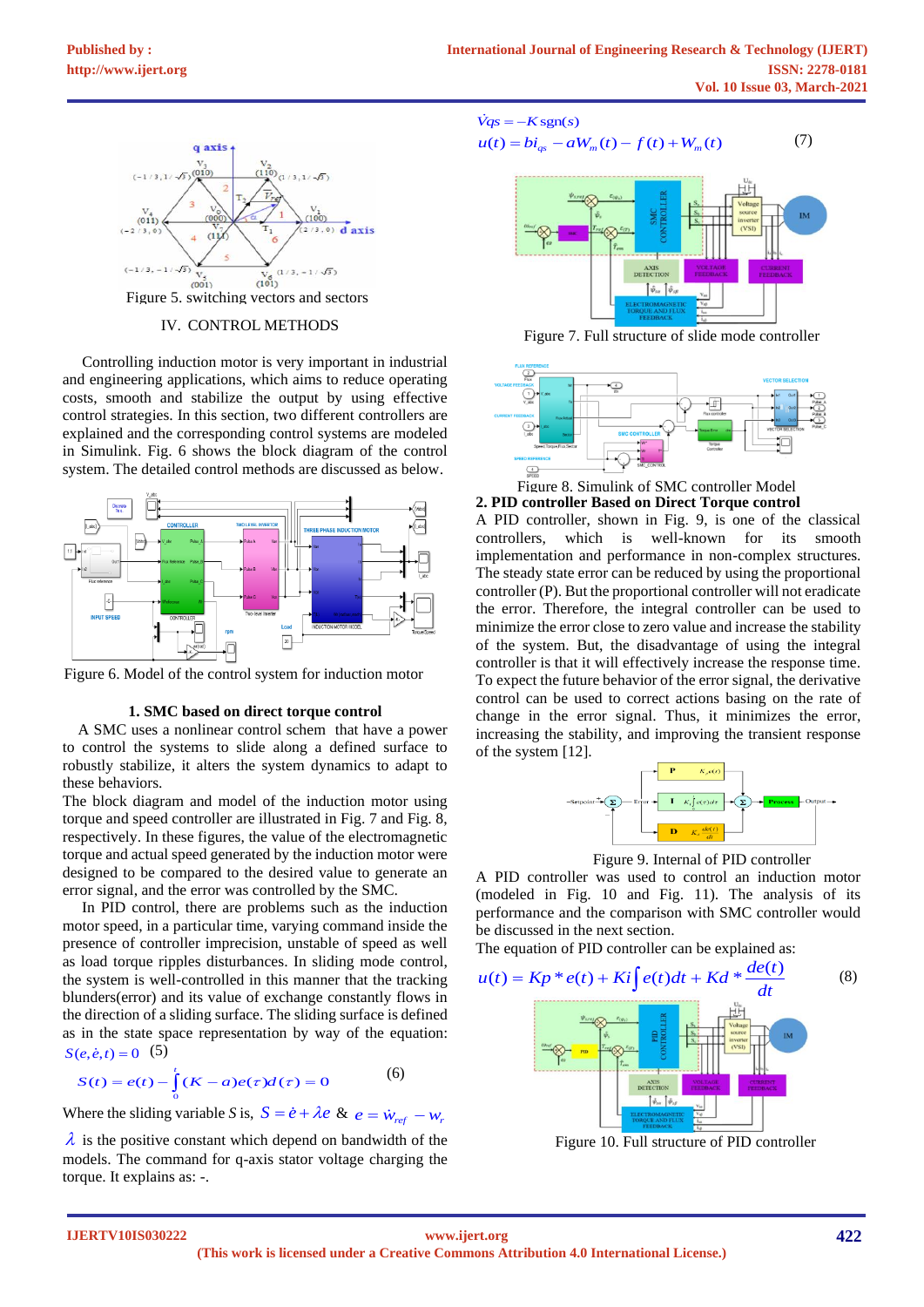**[Published by :](www.ijert.org)**



Figure 11. Simulink of PID controller Model

## V. SIMULATION RESLTS

In this section, simulation results of the suggested torque and speed controllers using MATLAB/Simulink software are presented to analyze and compare the performance of threephase induction motor using PID and SMC separately.

The MATLAB/Simulink model is shown in scenarios. In this model simulation, a three-phase induction motor is used, 10 HP, 380V, 50Hz, and with other parameters listed in Table 1.

Table1. Parameter of three phase induction motor

| Parameter         | Symbol | Unit     | value  |
|-------------------|--------|----------|--------|
| Stator resistance | Rs     | Ω        | 4.125  |
| Rotor resistance  | Rr     | Ω        | 2.486  |
| Mutual inductance | Lm     | mH       | 0.2848 |
| Stator inductance | LIs    | mH       | 0.0156 |
| Rotor inductance  | LIr    | mH       | 0.0156 |
| Inertia           |        | $kg.m^2$ | 0.139  |
| Friction factor   | F      | N.m.s    | 0.1    |
| Pole pairs        | p      |          |        |

The performance of the proposed SMC and PID controller, which are speed and torque controller for the three-phase squirrel cage induction motor were analyzed under different operating scenarios and comparations were made between the two controllers. For both controllers, the simulation time intervals are fixed at 5 second. The simulation results showed as below scenarios.

## **Scenario 1. At No load, T= 0N.m**

The results of using SMC and PID controller to control the electromagnetic torque and speed characteristics of the threephase induction motor at no load are shown as below. (the gain value of PID,  $Kp= 10$ ,  $Ki=2$ ,  $Kd=0.1$  and SMC gain  $\beta = 28$ ).



Fig. 12 shows that electromagnetic torque in (Nm.) for the PID controller has unaccepted ripple torque and over shoots in torque. While, as for SMC, the ripple torque is minimized to an acceptable value, and the over shoots of torque are also reduced. By using SMC and PID controller, the speed of the induction motor at no load was shown in Fig. 13.

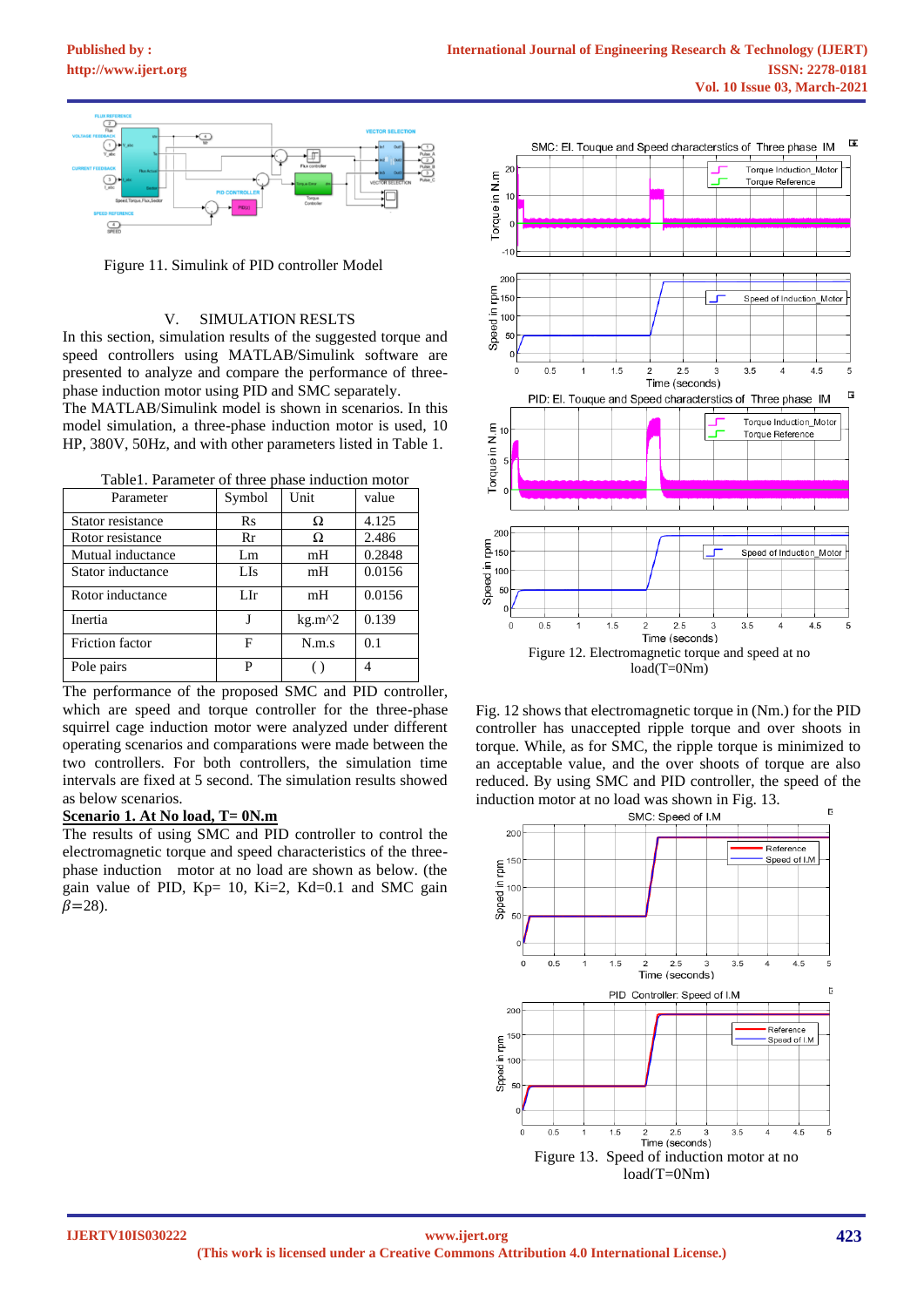# **Scenario 2. At load 15N.m**

At the load of T= 15N.m, using SMC and PID controller respectively, and the speed of the motor references set to be from 0 to 50rpm and from 50rpm to 190rpm in a ramp style, with the rate of change of 1000rpm/s, the simulation results are shown in Fig. 14. It can be learnt that the measured speed using SMC is stabled and accurate, while in case of PID controller, it is not a stable operation.



Figure14. Electromagnetic torque and speed at load  $(T=15Nm)$ 



For speed of induction motor, the SMC is stable but the PID is unstable when the load is added, as is shown in Fig. 15.

# **Scenario 3. At load 20 Nm.**

At the load of T= 20N.m, the corresponding results are shown in Fig. 16 and Fig. 17.



**(This work is licensed under a Creative Commons Attribution 4.0 International License.) <www.ijert.org>**